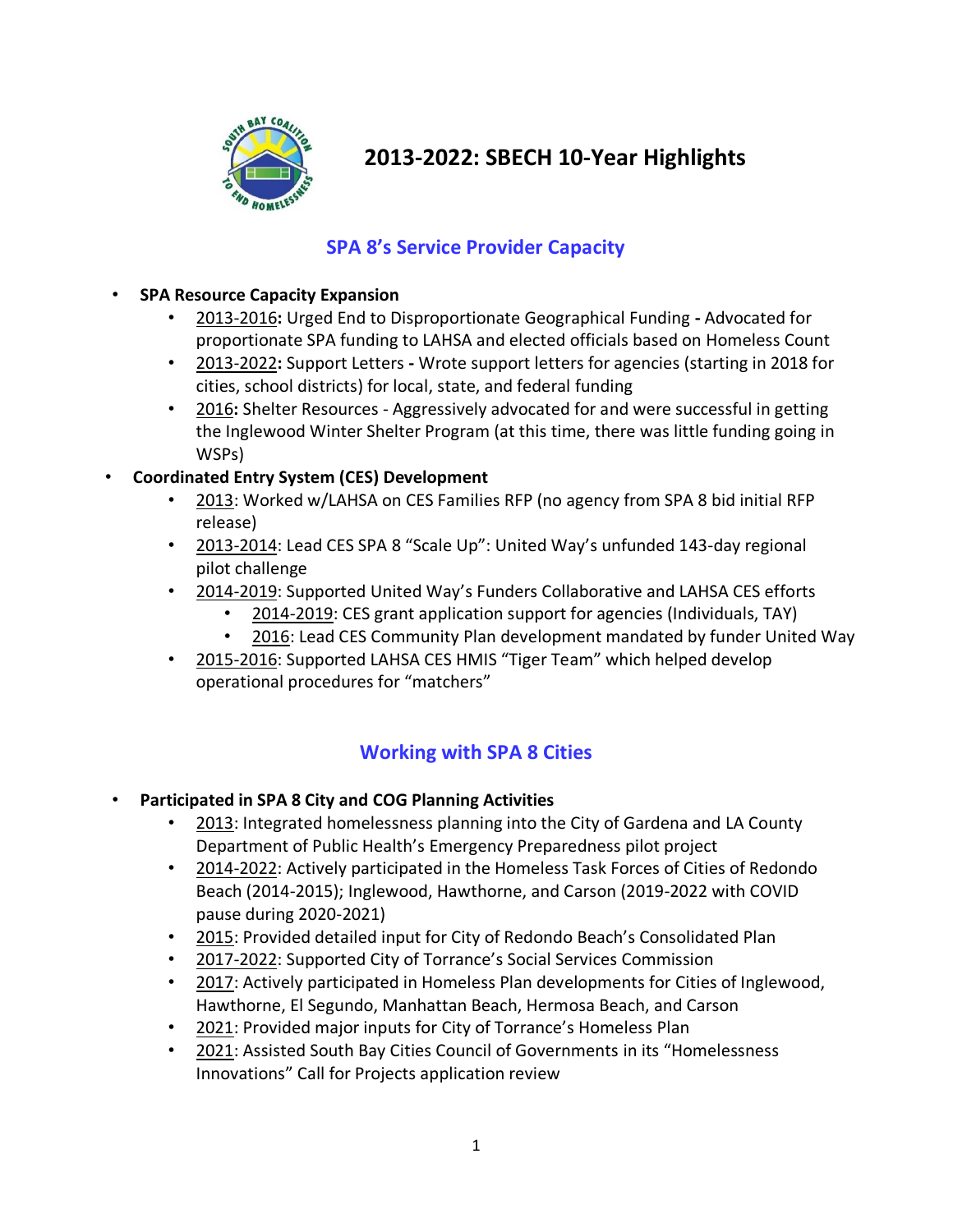#### • **Advocacy and Education**

- 2018: Organized "SPA 8 PSH" bus tour for cities in collaboration with several stakeholders
- 2019: Advised these cities on applying for Measure H "City Implementation" funds:
	- "Beach Cities" (Manhattan Beach, Hermosa Beach, Redondo Beach), Inglewood, Hawthorne
- 2021: With Harbor Interfaith, customized "Homelessness 101" for Beach Cities
- 2022: Tailored "Homelessness 101" for City of Torrance, supported briefings to its commissions
- 2022: With Harbor Interfaith, worked with Hermosa Beach School District on homelessness presentation for its middle schoolers

# **Additional Coordination Highlights**

### • **Developing and Furthering Local Coordination**

- 2012: Organized SPA-wide Resource Fair; continued to support these now lead by CES, local municipalities
- 2014-2022: Support or provide requests from grassroots organizations, academic/students, members of the community, with homelessness information requests
- 2016-2022: Co-convened with Harbor Interfaith bi-monthly "Hospital Committee" meetings with SPA 8 medical centers; became local model for CES-hospital coordination
- 2022: With Harbor Interfaith, led SPA-wide stakeholder meetings and wrote SPA 8's Collaborative Application for Youth Homeless Demonstration Project (YHDP)
- **Lead SPA 8 Coalition for the Los Angeles Continuum of Care working with LAHSA** 
	- 2012-2022: Held community forums to formally solicit inputs on funding priorities
	- 2014-2022: Held SPA 8 regional representative elections to LAHSA governance bodies (RHAC, CoC Council)
- **Improving Local Data through Coordination**
	- 2013-2022: Integral part of organizing and training all cities & neighborhoods throughout the entire SPA on the Greater Los Angeles Homeless Count (developed methodology, materials later used countywide by LAHSA)
	- 2019: With Rainbow Services, participated in Downtown Women's Center's (DWC) Women's Need Assessment (LA City)
	- 2022: SPA 8 lead for DWC's LA Countywide Women's Need Assessment "Listening Sessions"